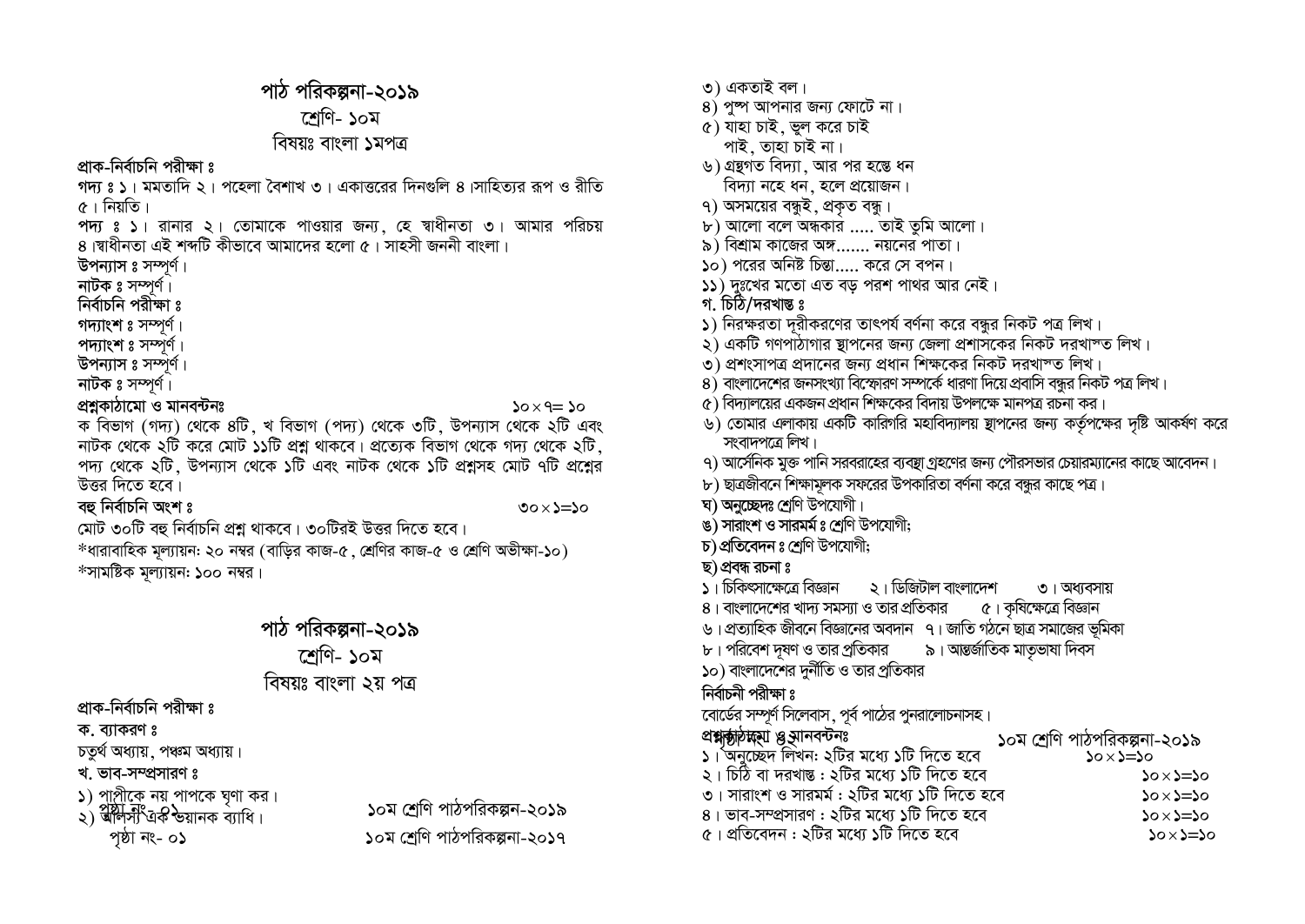৬। প্রবন্ধ/রচনা : ৩টির মধ্যে ১টি দিতে হবে $\sim$  ১ $\sim$  ১ $\sim$  20 $\times$ ১ $\approx$ ১ $\approx$ 

 $\ge$   $\ge$ কাৰী সম্ভাৱনাৰ সম্ভাৱনাৰ সম্ভাৱনাৰ সম্ভাৱনাৰ সম্ভাৱনাৰ সম্ভাৱনাৰ সম্ভাৱনাৰ সম্ভাৱনাৰ সম্ভাৱনাৰ সম্ভাৱনাৰ সম্ভা<br>প্ৰতিষ্ঠা সম্ভাৱনাৰ সম্ভাৱনাৰ সম্ভাৱনাৰ সম্ভাৱনাৰ সম্ভাৱনাৰ সম্ভাৱনাৰ সম্ভাৱনাৰ সম্ভাৱনাৰ সম্ভাৱনাৰ সম্ভাৱনাৰ  $\times$ ১ $=$ ৩০ সৰ্বমোট $=$  ১০০

ৰহু নিৰ্বাচনি : ব্যাকরণ অংশ থেকে ৩০টি নৈৰ্ব্যক্তিক থাকবে

 $*$ ধারাবাহিক মল্যায়ন: ২০ নম্বর (বাডির কাজ-৫, শ্রেণির কাজ-৫ ও শ্রেণি অভীক্ষা-১০)  $*$ সামষ্টিক মূল্যায়ন: ১০০ নম্বর।

#### **Lesson Plan-2019**

Class: Ten Sub: English 1st Paper-100 Pretest Examination : 100

#### **Part- A**

Seen Comprehension : Unit-10 to Unit- 14 Unseen Comprehension : Class Standard

#### **Part- B**

#### **\*Paragraph (Answering Question)**

- a) School magazine.
- b) Tree plantation.
- c) Your School library.
- d) Woman contribution to the development of Bangladesh.
- e) The life of a day labourer/Farmer
- f) National Flag
- g) An accident / A street accident
- h) Importance of learning English

#### **\*Completing a story:**

- a) A brave boy.
- b) Look before you leap.
- c) Dress does not make a man great.
- d) Who's to bell the cat.
- e) A fire accident.
- f) Hare and Tortoise/Slow and Steady Wins the Race.
- g) Lion and mouse.
- h) A liar cowboy.

#### **\*Informal letters:**

a) Write a letter to your friend congratulation her on her brilliant success.

b) Write a letter to your friend thanking him for their hospitality.

- c) Write a letter to your younger brother describing the bad effect of smoking.
- d) Write a letter to your friend thanking him for birthday present.
- e)N nie o l<del>o</del>tter to your friend telling him what y cu Mant to dia after the SSC exam./in summer vacation.
- f) Write a letter to your friend describing the annual sports/the annual prize giving ceremony of your school.
- g) Describing your School/ native village/ Your homeland.

#### **\*Describing graphs\*class standard.**

#### **\*Dialogue Writing:**

a) A Dialogue between you and your friend about the usefulness of computer.

b)Between two friends about how they should spend/spare the time after the examination/ leizure.

c) A Dialogue between you and your friend about the importance of learning English. d) Between you and your father about the profession you choose/your hobby/Future plan of life.

- e) About the benefit of early rising/good effect of morning walk/physical exercise.
- f) About tree plantation/about bad effect of deforestation.
- g) About the uses and abuses of mobile phone.
- h) On proper use of time/ value of time

**Instructions:** Test items must have contexts. Sentences Which are isolated and out contexts can not be given as questions. No questions will be set from the textbook or and any help book.

#### **Test Examination-2019**

Sub: English 1st Paper-100 Class: Ten

**Text Book:** Whole text book

#### **\* Paragraph (Answering Question)**

- a) Traffic jam.
- b) Environment pollution.
- c) A rickshaw puller.
- d) A Book fair.
- e) A winter morning.
- f) Multimedia class room.
- g) Load shedding.
- h) Deforestation.

#### **\* Completing a story:**

a) Unity is strength.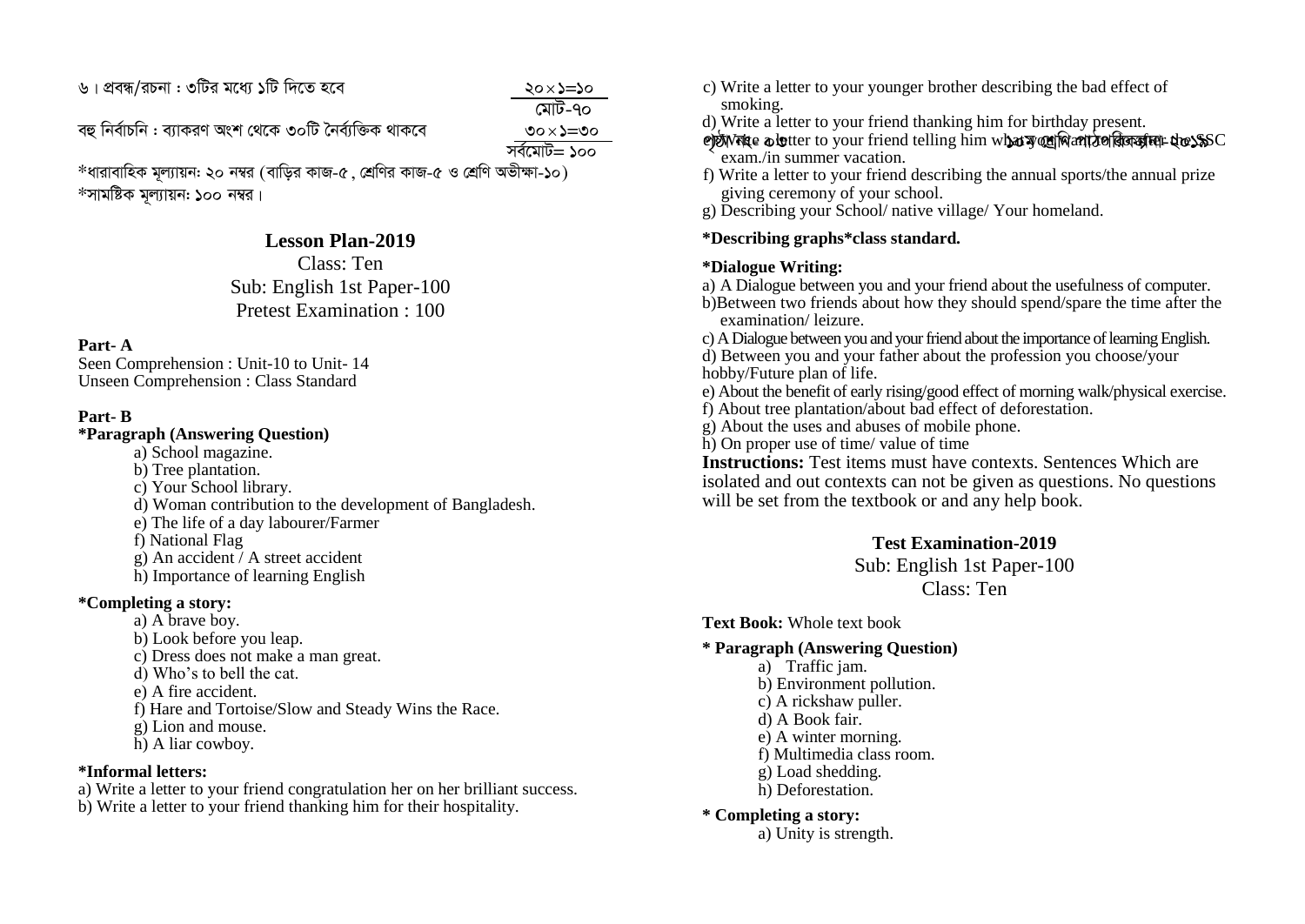- b) Honesty is the best policy.
- c) Devotion to mother.
- d) Grasp all lose all.
- পৃষ্ঠা নং") এ asp an lose an.<br>পৃষ্ঠা নং") A friend in need is a friend indeed/TWo friends and bear.
	- g) A thirsty crow.
	- h) Failure is the pillar of success.

#### **\*Informal letters:**

- a) Write a letter to your father about your preparation for SSC exam.
- b) Write a letter to your younger brother describing the importance of reading daily newspaper/ the importance of games and sports.
- c) To your friend describing the co-curricular activities of your school.
- d) Write a letter to your friend describing the fare well programme in your school.
- f) Write a letter to your friend advising him on how to adjust the new place and the new food.
- g) About how to do well in the examination/how to write in your answer scripts.

#### **\*Describing graphs\*class standard.**

#### **\*Dialogue Writing:**

a) A dialogue between you and your father about your preparation for ensuing/coming exam/SSC exam.

b) A dialogue between you and the Manager of the bank to open a bank account.

c) A dialogue between you and your friend about eradication the illiteracy problem from our country.

d) About the importance of learning English /on how to improve English. e) A dialogue between two friends- one supporting the village life and the other town life.

f) About the necessity of reading newspaper.

g) About an exciting football/ cricket match.

#### Marks distribution for 1<sup>st</sup> term  $\&$  2<sup>nd</sup> term examination

| <b>Skills</b> | <b>Total Marks</b> | <b>Test Items</b>               | Marks  |
|---------------|--------------------|---------------------------------|--------|
| Part-A        |                    | Seen Passage (1-3)              |        |
| Reading       |                    | 1. MCQ                          | 07     |
| Test          |                    | 2. Answering question           | 10     |
| পৃষ্ঠা নং- ০৫ |                    | 3. Gap filling without of gesan | $95 -$ |
|               |                    | Unseen Passage (4-5)            |        |
|               |                    | 4. Information transfer         | 05     |
|               |                    | 5. Summarizing                  | 10     |
|               |                    | 6. Matching (out of text)       | 05     |

|         | 7. Rearranging (out of text) | 08       |
|---------|------------------------------|----------|
| Part-B  | 8. Paragraph                 |          |
| Writing | 9. Story                     |          |
| Test    | 10. Informal letters/e-mails |          |
|         | 11. Graphs/charts            |          |
|         | 12. Dialogue                 |          |
|         | Full marks                   | $\Omega$ |

N.B : Terminal examination marks should be 100 and it should be converted to 80, learners should also be assessed through 20 marks continuous assessment and these 20 marks should be added to determine learners Final grade in the summative assessment.

For Continuous Assessment -

| (i) Home Task/Investigative work- 05 |     |
|--------------------------------------|-----|
| (ii) Class Test-                     | 10  |
| (iii) Class work-                    | 0.5 |
|                                      | 20  |

#### **Lesson Plan-2019**

Class: Ten Sub: English 2<sup>nd</sup> Paper-100 Pretest Examination : 100

**Grammar:** 11 items 60

#### **CV writing:**

To be practiced in the classroom.

#### **Paragraph:**

| a) A school library.     | b) Tree plantation.                |
|--------------------------|------------------------------------|
| c) Your neighbour.       | d) Importance of learning English. |
| e) The life of a farmer. | f) A tea stall.                    |
| g) National flag.        |                                    |

#### **Formal Letters:**

a) For increasing common room facilities.

- b) For holding a cultural function in the school auditorium.
- c) For opening an English language club.
- d) For sieving permission to go on an excursion.
- e) An application to the Headmaster for a short leave.
- f) For the change of an elective subject.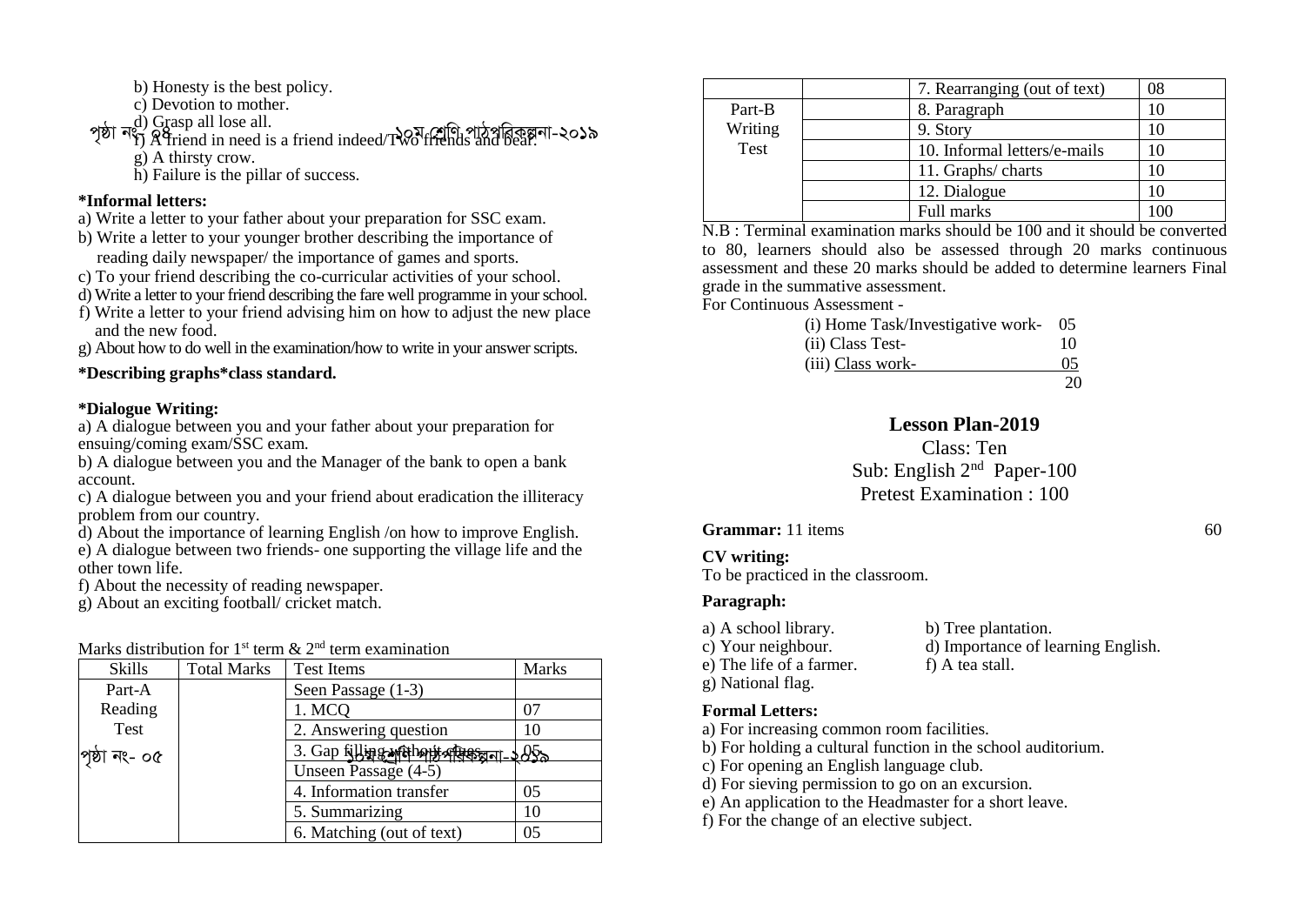g) For repairing a damaged road.

#### **Composition:**

a) The season you like most.  $\{b\}$  Village market.

a <sub>bi</sub>gi easyn you like most.<br>c) Your hobby.

d) The journey your have recently enjoyed.<br>
e) Computer. f) Tree

 $\epsilon$ ) Tree plantation.

g) Your visit to a place of historical interest.

#### **Test Examination-2019**

Sub: English 2nd Paper-100 Class: Ten

#### **Grammar:** 11 items 60

**CV writing:** 

To be practiced in the classroom.

#### **Paragraph:**

| a) A rainy day.     | b) Deforestation.     |
|---------------------|-----------------------|
| c) A book fair.     | d) Load shedding.     |
| e) A street hawker. | f) A school magazine. |

#### **Formal Letters:**

- a) Fro relief goods. b) Fro repairing a damaged road. c) For enhancing library facilities. d) For a testimonial. e) For opening a debating club.
- f) For a seat in the school hostel.

#### **Composition:**

| a) Your native village.      | b) Childhood memories.              |
|------------------------------|-------------------------------------|
| c) Duties of a student.      | d) Your future plan.                |
| e) The season you like most. | f) Importance of reading newspaper. |

#### Marks Distribution: Grammar Marks

| Grammar Marks                            |                  |
|------------------------------------------|------------------|
| 01. Gap filling activities with clues    | $.5 \times 10=5$ |
| 02. Gap filling activities without clues | $.5 \times 10=5$ |

| 03.            | Substitution table                        |                                                                                                                                                                    | $1 \times 05 = 5$  |
|----------------|-------------------------------------------|--------------------------------------------------------------------------------------------------------------------------------------------------------------------|--------------------|
| 04.            | Right form of verbs                       |                                                                                                                                                                    | $.5 \times 10=5$   |
| 05.            | Narrative style                           |                                                                                                                                                                    | $1 \times 05 = 5$  |
| 06.            | Changing sentence                         |                                                                                                                                                                    | $1 \times 10 = 10$ |
| 07.            | Completing sentence                       |                                                                                                                                                                    | $1 \times 05 = 5$  |
| 08.            | <b>Tag Question</b>                       |                                                                                                                                                                    | $1 \times 05 = 5$  |
| 09.            | Use of suffix and prefix                  |                                                                                                                                                                    | $.5 \times 10=5$   |
| 10.            | Capitalization and punctuation            |                                                                                                                                                                    | $1 \times 05 = 5$  |
| 11             | Sentence connector                        |                                                                                                                                                                    | $1 \times 05 = 5$  |
|                |                                           |                                                                                                                                                                    | Total-60           |
|                | Composition marks                         |                                                                                                                                                                    |                    |
| 12.            | CV with cover letter<br>13. Formal letter |                                                                                                                                                                    | 8<br>10            |
|                | 14. Paragraph                             |                                                                                                                                                                    | 10                 |
| 15.            | Composition                               |                                                                                                                                                                    | 12                 |
|                |                                           |                                                                                                                                                                    | Total- $40$        |
|                |                                           | পাঠ পরিকল্পনা-২০১৯                                                                                                                                                 |                    |
|                |                                           | শ্ৰেণি- ১০ম                                                                                                                                                        |                    |
|                |                                           | বিষয়ঃ গণিত                                                                                                                                                        |                    |
|                |                                           |                                                                                                                                                                    |                    |
|                | প্রাক-নির্বাচনি পরীক্ষা ঃ                 |                                                                                                                                                                    |                    |
| তৃতীয় অধ্যায় | : 9.8, 9.0                                |                                                                                                                                                                    |                    |
| চতুৰ্থ অধ্যায় | 0.8:                                      |                                                                                                                                                                    |                    |
| পঞ্চম অধ্যায়  | : 6.3, 6.3                                |                                                                                                                                                                    |                    |
| অষ্টম অধ্যায়  |                                           | $:$ উপপাদ্য: ১,২,৩,৪,৫,৬,৭,৮,৯,১১                                                                                                                                  |                    |
|                |                                           | সম্পাদ্য: ১,২,৩,৪,৫,৬                                                                                                                                              |                    |
|                |                                           | অনুশীলনী: ৮.১, ৮.২, ৮.৩, ৮.৪, ৮.৫                                                                                                                                  |                    |
| দশম অধ্যায়    | : অনুশীলনী: ১০                            |                                                                                                                                                                    |                    |
|                | $: 50.$ , $50.5$<br>ত্ৰয়োদশ অধ্যায়      |                                                                                                                                                                    |                    |
|                | সপ্তদশ অধ্যায়                            | : পরিসংখ্যান এবং ৯ম শ্রেণিতে পঠিত অধ্যায় ও অনুশীলনী সমূহ।                                                                                                         |                    |
|                | নিৰ্বাচনি পরীক্ষা ঃ                       |                                                                                                                                                                    |                    |
|                |                                           | ২০১৯ সালের এস.এস.সি পরীক্ষার সিলেবাস অনুযায়ী সম্পূর্ণ বই থেকে বোর্ডের                                                                                             |                    |
|                | নিয়মানুযায়ী প্রশ্নপত্র প্রণয়ন করা হবে। |                                                                                                                                                                    |                    |
|                |                                           | <sup>পৃষ্ঠা</sup> <sup>নং</sup> প্রাক <sup>া</sup> নির্বাচনি ও নির্বাচনি পরীক্ষার প্র <del>ব</del> ্ণরীধর্মীঙি পৃষ্ <del>কির্মনীক্র শ্বা</del> মিক্টফ <sup>৯</sup> |                    |
| $\circ$ .      | বীজগণিত                                   | ৩টি প্রশ্ন থাকবে ২টির উত্তর দিতে হবে                                                                                                                               | ২×১০=২০            |
| ०२.            | জ্যামিতি                                  | ৩টি প্রশ্ন থাকবে ২টির উত্তর দিতে হবে                                                                                                                               | ২×১০=২০            |
| $\circ$ .      | ত্ৰিকোণমিতি ও                             | ৩টি প্রশ্ন থাকবে ২টির উত্তর দিতে হবে                                                                                                                               | $2 \times 20 = 20$ |
|                | পরিমিতি                                   |                                                                                                                                                                    |                    |
| 08.            | পরিসংখ্যান                                | ২টি প্রশ্ন থাকবে ১টির উত্তর দিতে হবে                                                                                                                               | $0 \leq x \leq x$  |
|                |                                           |                                                                                                                                                                    |                    |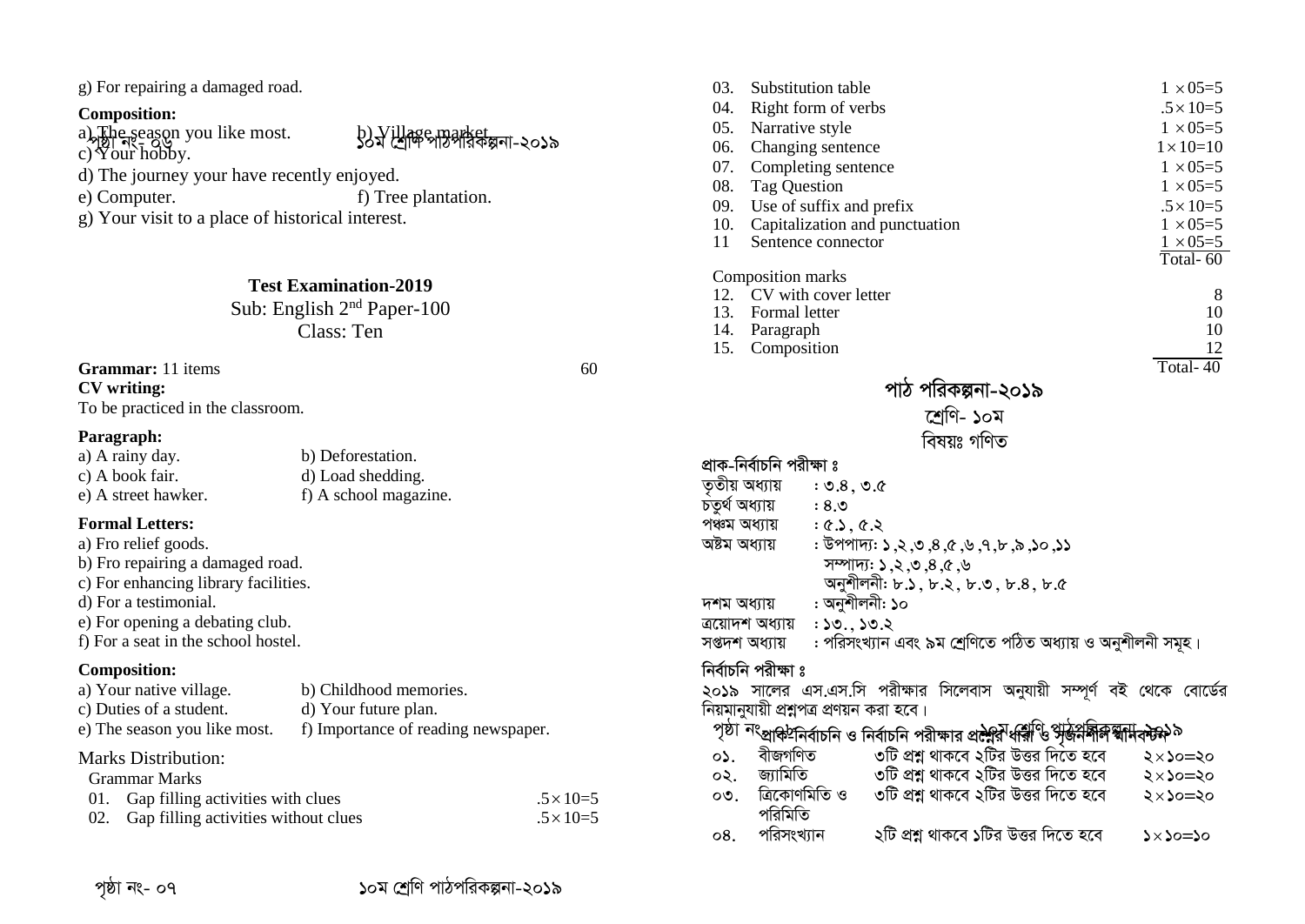০৫. বহু নিৰ্বাচনি

মোট $=$ ১০০

#### পাঠ পরিকল্পনা-২০১৯ শেণি- ১০ম বিষয়ঃ উচ্চতব গণিত

#### প্রাক-নির্বাচনী পরীক্ষা ঃ

ততীয় অধ্যায় : ৩.১০ , ৩.১১ , ৩.১২ এবং অনুশীলনী- ৩.২ : সম্পাদ্য ১ হতে ৮ পৰ্যন্ত এবং অনুশীলনী-৪ চতৰ্থ অধ্যায় : অনুশীলনী- ৬.১. ৬.২. ৬.৩ ষষ্ঠ অধ্যায় : অনুশীলনী-৭ সপ্তম অধ্যায় : অনুশীলনী- ৮.৩ অষ্টম অধ্যায় : অনুশীলনী- ৯.১, ৯.২ নবম অধ্যায় একাদশ অধ্যায় : অনুশীলনী- ১১.৩, ১১.৪ ত্রয়োদশ অধ্যায় : অনুশীলনী- ১৩ চতুৰ্দশ অধ্যায় : অনুশীলনী-১৪ : অনুশীলনী-১৬.৩,১৬.৪ ষষ্ঠদশ অধ্যায় নবম শ্ৰেণিতে পঠিত অধ্যায় ও অনুশীলনী সমূহ

### নিৰ্বাচনি পরীক্ষা ঃ

২০১৯ সালের এস.এস.সি পরীক্ষার সিলেবাস অনুযায়ী সম্পূর্ণ বই থেকে বোর্ডের নিয়মানুযায়ী প্রশ্নপত্র প্রণয়ন করা হবে।

#### প্রশ্নের ধারা ও মানবন্টনঃ

#### সজনশীল:

- ক-বিভাগ-বীজগণিত
- খ-বিভাগ-জ্যামিতি, পরিমিতি ও ভেক্টর
- গ-বিভাগ- ত্ৰিকোণমিতি ও সম্ভাবনা
- ০১. ক-বিভাগ হতে ৩টি, খ-বিভাগ হতে ৩টি, এবং গ-বিভাগ হতে  $\alpha \times \lambda_0 = \alpha_0$ ২টি প্রশ্ন থাকবে প্রত্যেক বিভাগ হতে কমপক্ষে ১টি করে মোট ৫টি প্রশ্নের উত্তর দিতে হবে।
- ০২. বহু নির্বাচনি ২৫টি প্রশ্ন থাকবে ২৫টি প্রশ্নের উত্তর দিতে হবে  $26 \times 2 = 26$ ব্যবহারিক পরীক্ষা രൗ ২৫
	- মোট= ১০০

ং- ০৯

 $_{50}$ ম শেণি পীষ্টিপৰিষ্কিষ্কান্ট 3850 শ্রেণি-১০ম বিষয়ঃ ইসলাম ও নৈকিত শিক্ষা

পষ্ঠা নং- ০৯

১০ম শ্ৰেণি পাঠপরিকল্পনা-২০১৮

প্রাক-নির্বাচনি পরীক্ষা ঃ

২০১৯ সালের এস.এস.সি পরীক্ষার বোর্ড কর্তৃক নির্ধারিত সম্পূর্ণ সিলেবাস।

#### নিৰ্বাচনি পরীক্ষা ঃ

২০১৯ সালের এস.এস.সি পরীক্ষার বোর্ড কর্তৃক নির্ধারিত সম্পূর্ণ সিলেবাস।

#### প্রশ্নের ধারা ও মানবন্টন

- ০১. সজনশীল ১০টি প্রশ্ন থাকবে ৭টি প্রশ্নের উত্তর দিতে হবে ۹×۵=۵<
- ০২. বহু নির্বাচনি ৩০টি প্রশ্ন থাকবে ৩০টি প্রশ্নের উত্তর দিতে হবে ৩০ $\leq$ ২০০

মোট= ১০০

#### পাঠ পরিকল্পনা-২০১৯

#### শ্ৰেণি-১০ম

#### বিষয়ঃ হিন্দু ধৰ্ম ও নৈতিক শিক্ষা

#### প্রাক-নির্বাচনি পরীক্ষা ঃ

২০১৯ সালের এস.এস.সি পরীক্ষার বোর্ড কর্তৃক নির্ধারিত সম্পূর্ণ সিলেবাস।

#### নিৰ্বাচনি পরীক্ষা ঃ

২০১৯ সালের এস.এস.সি পরীক্ষার বোর্ড কর্তৃক নির্ধারিত সম্পূর্ণ সিলেবাস।

#### প্রশ্নের ধারা ও মানবন্টন

- ০১. সজনশীল ১১টি প্রশ্ন থাকবে ৭টি প্রশ্নের উত্তর দিতে হবে
- ০২. বহু নির্বাচনি ৩০টি প্রশ্ন থাকবে ৩০টি প্রশ্নের উত্তর দিতে হবে

৩০ $\leq$ ২০০

 $9 \times \text{O} = 90$ 

# মোট= ১০০

### পাঠ পরিকল্পনা-২০১৯ শেণি- ১০ম বিষয়ঃ কৃষি শিক্ষা

প্রাক-নির্বাচনি পরীক্ষা ঃ

 $\widehat{\mathsf{r}}$   $\widehat{\mathsf{r}}$   $\widehat{\mathsf{r}}$   $\widehat{\mathsf{r}}$   $\widehat{\mathsf{r}}$   $\widehat{\mathsf{r}}$   $\widehat{\mathsf{r}}$   $\widehat{\mathsf{r}}$   $\widehat{\mathsf{r}}$   $\widehat{\mathsf{r}}$   $\widehat{\mathsf{r}}$   $\widehat{\mathsf{r}}$   $\widehat{\mathsf{r}}$   $\widehat{\mathsf{r}}$   $\widehat{\mathsf{r}}$   $\widehat{\mathsf{r}}$   $\widehat{\mathsf{r}}$   $\widehat{\mathsf{r}}$   $\widehat{\$ 

পঞ্চম অধ্যায় : বনায়ন

: কৃষি সমবায় ষষ্ঠ অধ্যায়

: পারিবারিক খামার সপ্তম অধ্যায়

# ১০ম শ্রেণি পাঠপরিকল্পনা-২০১৯

২০১৯ সালের এস.এস.সি পরীক্ষার বোর্ড কর্তৃক নির্ধারিত সম্পূর্ণ সিলেবাস। প্রশ্নের ধারা ও মানবন্টন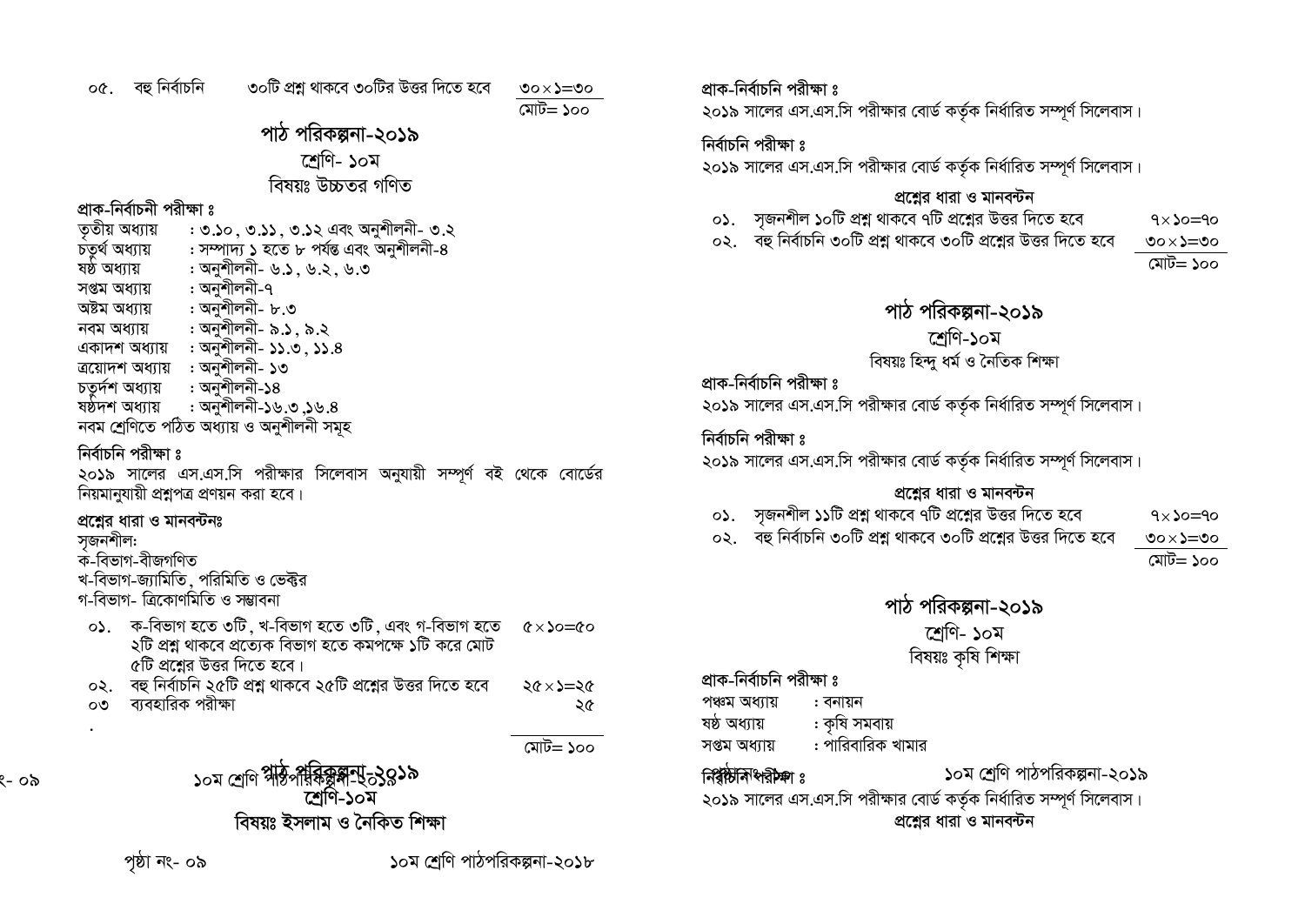| ०১.        | সজনশীল ৮টি প্রশ্ন থাকবে ৫টি প্রশ্নের উত্তর দিতে হবে             | $\circ \circ = \circ \circ$ |
|------------|-----------------------------------------------------------------|-----------------------------|
| $\infty$ . | বহু নির্বাচনি ২৫টি প্রশ্ন থাকবে ২৫টি প্রশ্নের উত্তর দিতে হবে    | $26 \times 2 = 26$          |
| o٥         | ব্যবহারিক:                                                      |                             |
|            | ১। সিলেবাসভুক্ত পরীক্ষনের মধ্য থেকে ১টি প্রশ্লের উত্তর দিতে হবে | $26 \times 2 = 26$          |
|            | ২। ব্যবহারিক নোট বুক                                            | οG                          |
|            | ৩। মৌখিক পরীক্ষা                                                | oG                          |

মোট= ১০০

# পাঠ পরিকল্পনা-২০১৯

শেণি- ১০ম

#### বিষয়ঃ শারীরিক শিক্ষা, স্বাস্থ্য বিজ্ঞান ও খেলাধুলা

#### প্রাক-নির্বাচনি পরীক্ষা ঃ

- : বয়ঃসন্ধিকাল ও প্ৰজনন সপ্তম অধ্যায়
- অষ্টম অধ্যায় : দলগত খেলা
- : এ্যাথলেটিকস ও সাঁতার নবম অধ্যায়
- : খেলাধুলা, দুর্ঘটনা এবং ২০১৯ সালের এস.এস.সি পরীক্ষার বোর্ড একাদশ অধ্যায় কৰ্তৃক নিৰ্ধারিত সম্পূৰ্ণ সিলেবাস।

# নির্বাচীন নংগ্রহ)<br>নির্বাচীন পরীক্ষা ঃ

১০ম শ্রেণি পাঠপরিকল্পনা-২০১৯

২০১৯ সালের এস.এস.সি পরীক্ষার বোর্ড কর্তৃক নির্ধারিত সম্পূর্ণ সিলেবাস।

প্রশ্নের ধারা ও মানবন্টন

পূর্ণমান ঃ ১০০

তত্তীয় ঃ ৪০

ব্যবহারিক ঃ ৬০

তত্তীয় অংশ ঃ ৪০

শ্ৰেণি অভীক্ষা: ২০

বাড়ির কাজ ও অনুসন্ধানমূলক কাজ : ২০

# কমপক্ষে ৩টি শ্রেণি অভীক্ষা নিতে হবে। সর্বোচ্চ নম্বর প্রাপ্ত ২টি শ্রেণি অভীক্ষার নম্বর বিবেচনা করতে হবে।

# কমপক্ষে ২টি বাড়ির কাজ বা অনুসন্ধান মূলক কাজ মূল্যায়ন করতে হবে। সর্বোচ্চ নম্বর প্রাপ্ত ১টির নম্বর বিবেচনা করতে হবে।

ব্যবহারিক অংশ : ৬০

খেলাধলায় অংশগ্ৰহণ : 80

খেলাধুলায় পারদর্শিতা : ২০ # প্রত্যেক শিক্ষার্থীর কমপক্ষে ১টি খেলায় অংশগ্রহণ নিশ্চিত করতে হবে। # মাঠে শিক্ষার্থীর খেলাধুলায় অংশগ্রহণ পর্যবেক্ষণ করে নম্বর প্রদান করতে হবে।

### পাঠ পরিকল্পনা-২০১৯

#### শ্ৰেণি- ১০ম

#### বিষয়ঃ সাধারণ বিজ্ঞান

#### প্রাক-নির্বাচনি পরীক্ষা ঃ

- : দুর্যোগের সাথে বসবাস নবম অধ্যায়
- : এসো বলকে জানি দশম অধ্যায়
- একাদশ অধ্যায় : জীব প্রযুক্তি
- : প্ৰত্যাহিক জীবনে তড়িৎ দ্বাদশ অধ্যায়
- ত্ৰয়োদশ অধ্যায় : সবাই কাছাকাছি
- : জীবন বাচাতে বিজ্ঞান চতৰ্দশ অধ্যায়

#### নির্রাচ্ননি প্ররীষ্ম ঃ

।শঙ্গাম্বাশুনগৃহী <sup>৪</sup><br>২০১৯ সালের এস.এস.সি পরীক্ষার বোর্ড কর্তৃক নির্ধারিত সম্পূর্ণ সিলেবাস।

#### প্রশ্নের ধারা ও মানবন্টন

- ০১. সজনশীল অংশ থেকে ১১টি প্রশ্ন থাকবে। ৭টি প্রশ্নের উত্তর  $9 \times 20 = 90$ দিতে হবে
- ০২. বহু নির্বাচনি ৩০টি প্রশ্ন থাকবে ৩০টি প্রশ্নের উত্তর দিতে হবে  $\circ \circ \times \circ \circ$

#### মোট= ১০০

#### পাঠ পরিকল্পনা-২০১৯

### শ্ৰেণি- ১০ম

#### বিষয়ঃ জীব বিজ্ঞান

#### প্রাক-নির্বাচনি পরীক্ষা ঃ

২০১৯ সালের এস.এস.সি পরীক্ষার বোর্ড কর্তৃক নির্ধারিত সম্পূর্ণ সিলেবাস।

#### নিৰ্বাচনি পরীক্ষা ঃ

২০১৯ সালের এস.এস.সি পরীক্ষার বোর্ড কর্তৃক নির্ধারিত সম্পূর্ণ সিলেবাস।

#### প্রশ্নের ধারা ও মানবন্টন

- ০১. সজনশীল ৮টি প্রশ্ন থাকবে ৫টি প্রশ্নের উত্তর দিতে হবে  $6 \times \lambda = 60$
- ০২. বহু নির্বাচনি ২৫টি প্রশ্ন থাকবে ২৫টি প্রশ্নের উত্তর দিতে হবে  $36 \times 2 = 26$
-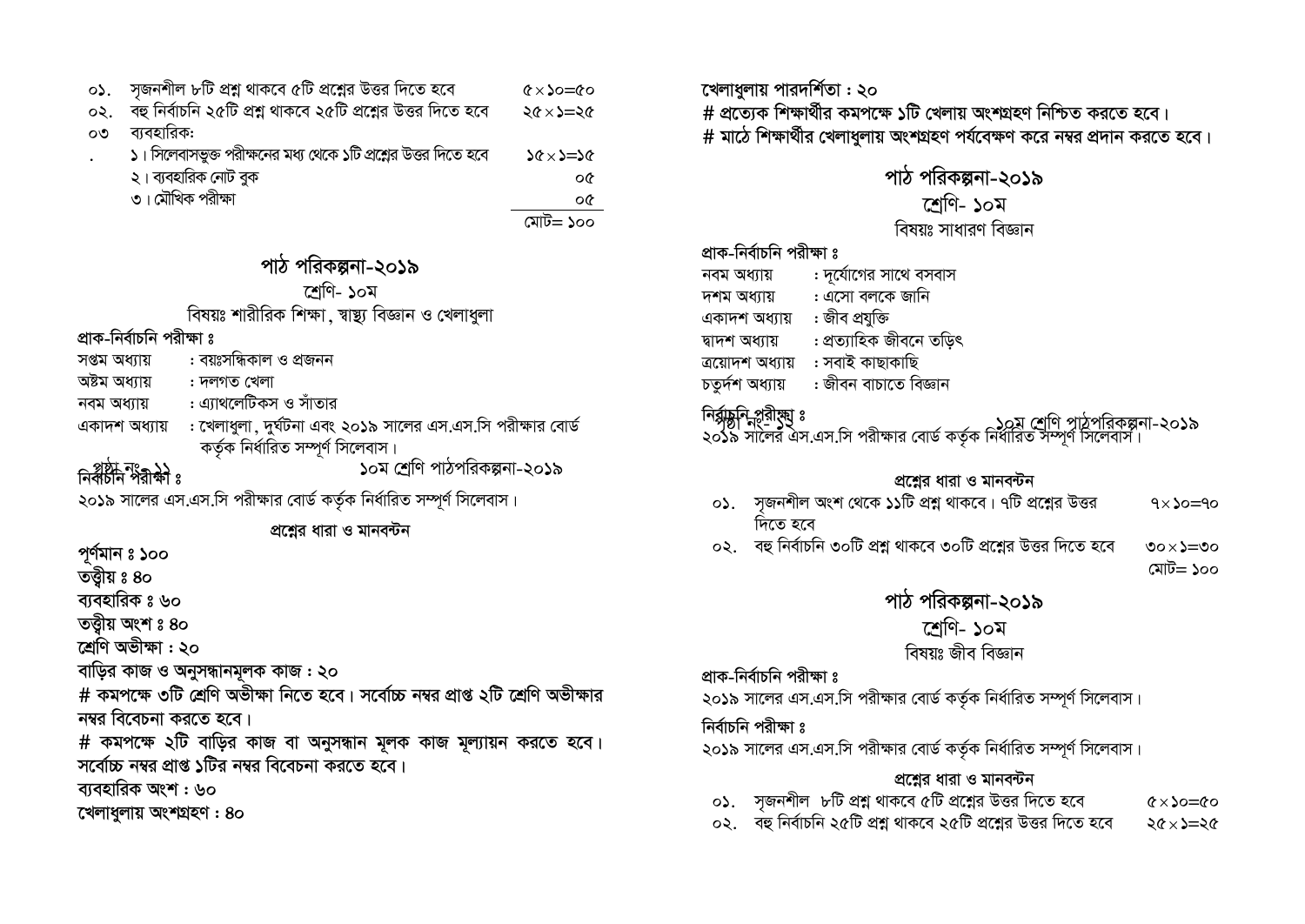#### ব্যবহারিক: এস.এস.সি পরীক্ষা ২০১৯ এর সিলেবাস অনুযায়ী OO.

মোট $=$ ১০০

#### পাঠ পরিকল্পনা-২০১৯ শেণি- ১০ম বিষয়ঃ বাংলাদেশ ও বিশ্বপরিচয়

প্রাক-নির্বাচনি পরীক্ষা ঃ

পঞ্চম অধ্যায়, সপ্তম অধ্যায়, দশম অধ্যায়, একাদশ অধ্যায়, ত্রয়োদশ অধ্যায় নিৰ্বাচনি পরীক্ষা ঃ

সম্পূৰ্ণ বই।

#### প্রশ্নের ধারা ও মানবন্টন

০১. সৃজনশীল ১১টি প্রশ্ন থাকবে ৭টি প্রশ্নের উত্তর দিতে হবে ৭×১০=৭০<br>পৃষ্ঠা নংৰহু\ষ্ঠবাচনি ৩০টি প্রশ্ন থাকবে ৩০টি প্র**শ্লেষ্ট অন্ত্রিণিদাঠি স্বর্লি**কল্পনা১৪০১৯৯৩০ মোট= ১০০

#### পাঠ পরিকল্পনা-২০১৯ শেণি- ১০ম বিষয়ঃ ৱসায়ন বিজ্ঞান

#### প্রাক-নির্বাচনি পরীক্ষা ঃ

- : খনিজ সম্পদ- ধাতু- অধাতু দশম অধ্যায় একাদশ অধ্যায় : খনিজ সম্পদ- জীবশা
- : আমাদের জীবনে রসায়ন দ্বাদশ অধ্যায়
- চতৰ্থ অধ্যায় : পর্যায় সরাণী
- : রাসায়নিক বন্ধন পঞ্চম অধ্যায়

#### নিৰ্বাচনি পরীক্ষা ঃ

২০১৯ সালের এস.এস.সি পরীক্ষার বোর্ড কর্তৃক নির্ধারিত সম্পূর্ণ সিলেবাস।

#### প্রশ্নের ধারা ও মানবন্টন

| $\circ$ ১. $\circ$ সজনশীল অংশ থেকে ৮টি প্রশ্ন থাকবে ৫টি প্রশ্নের উত্তর দিতে হবে $\quad$ ৫ $\times$ ১০=৫০ |    |
|----------------------------------------------------------------------------------------------------------|----|
| $\circ$ ২. বহু নির্বাচনি ২৫টি প্রশ্ন থাকবে ২৫টি প্রশ্নের উত্তর দিতে হবে ২৫ $\times$ ১=২৫                 |    |
| ০৩ ব্যবহারিক                                                                                             | ২৫ |

মোট= ১০০

#### পাঠ পরিকল্পনা-২০১৯ শেণি- ১০ম বিষয়ঃ পদাৰ্থ বিজ্ঞান

প্রাক-নির্বাচনি পরীক্ষা ঃ

২০১৯ সালের এস.এস.সি পরীক্ষার বোর্ড কর্তৃক নির্ধারিত সম্পূর্ণ সিলেবাস।

নিৰ্বাচনি পরীক্ষা ঃ

২০১৯ সালের এস.এস.সি পরীক্ষার বোর্ড কর্তৃক নির্ধারিত সম্পূর্ণ সিলেবাস।

#### প্রশ্নের ধারা ও মানবন্টন

০১. সজনশীল ৮টি প্রশ্ন থাকবে ৫টি প্রশ্নের উত্তর দিতে হবে  $\alpha \times \alpha = \alpha$ ০২. বহু নির্বাচনি ২৫টি প্রশ্ন থাকবে ২৫টি প্রশ্নের উত্তর দিতে হবে  $26 \times 2 = 26$ ০৩ ব্যবহারিক ২৫

মোট= ১০০

## পাঠ পরিকল্পনা-২০১৯

পৃষ্ঠা নং- ১৪

দ্রোগ- ১০ই প্রাণি পাঠপরিকল্পনা-২০১৯ বিষয়ঃ তথ্য ও যোগাযোগ প্ৰযুক্তি

প্রাক-নির্বাচনি পরীক্ষা ঃ

- : মাল্টিমিডিয়া ও গ্রাফিক্স পঞ্চম অধ্যায়
- : ডেটাবেজ এর ব্যবহার ষষ্ঠ অধ্যায়

নিৰ্বাচনি পরীক্ষা ঃ

২০১৯ সালের এস.এস.সি পরীক্ষার বোর্ড কর্তৃক নির্ধারিত সম্পূর্ণ সিলেবাস।

#### প্রশ্নের ধারা ও মানবন্টন

- ০১. তত্ত্বীয় অংশ থেকে ২৫টি বহু নির্বাচনি প্রশ্ন থাকবে প্রত্যেকটির  $36 \times 2 = 26$ উত্তর দিতে হবে।
- ০২. ব্যবহারিক

মোট= ৫০

### পাঠ পরিকল্পনা-২০১৯ শেণি- ১০ম বিষয়ঃ ক্যারিয়ার শিক্ষা

প্রাক-নির্বাচনি পরীক্ষা ঃ

: আমি ও আমার ক্যারিয়ার প্ৰথম অধ্যায়

ততীয় অধ্যায় : ক্যারিয়ার গঠনে যোগাযোগ সম্পর্ক স্থাপন ও আচরন ২৫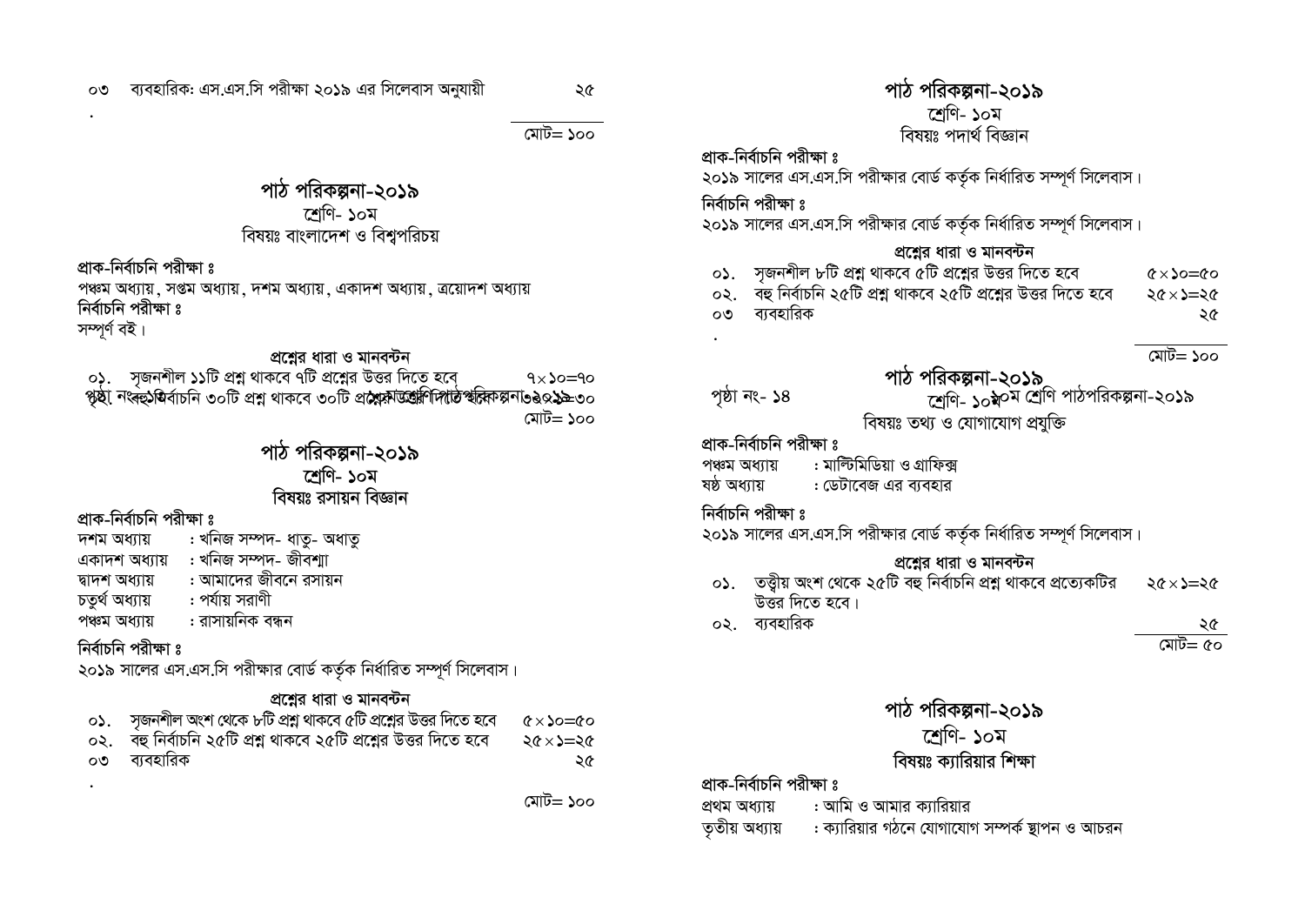চতৰ্থ অধ্যায় : আমি ও আমার কর্মক্ষেত্র

#### নিৰ্বাচনি পরীক্ষা ঃ

২০১৯ সালের এস.এস.সি পরীক্ষার বোর্ড কর্তৃক নির্ধারিত সম্পূর্ণ সিলেবাস।

প্রশ্নের ধারা ও মানবন্টন

পৰ্ণমান ঃ ৫০

তত্তীয় ঃ ৩০

ব্যবহারিক ঃ ২০

তত্ত্বীয় অংশ ঃ ৩০

শ্রেণির কাজ : ১০

শ্ৰেণি অভীক্ষা : ২০

#সৃষ্টান্নিৰ্ কাৃ্দ্ব মূল্যায়ন করে নম্বর প্রদান করৎ্যভূক্রব্রেশি পাঠপরিকল্পনা-২০১৯<br># কমপক্ষে ৩টি শ্রেণি অভীক্ষা নিতে হবে। সর্বোচ্চ নম্বর প্রাপ্ত ২টি শ্রেণি অভীক্ষার নম্বর বিবেচনা করতে হবে।

ব্যবহারিক অংশ: ২০

বাড়ির কাজ ও অনুসন্ধানমূলক কাজ : ২০

# কমপক্ষে ২টি বাড়ির কাজ বা অনুসন্ধান মূলক কাজ মূল্যায়ন করতে হবে। সর্বোচ্চ নম্বর প্রাপ্ত ১টির নম্বর বিবেচনা করতে হবে।

#### পাঠ পরিকল্পনা-২০১৯ শেণি- ১০ম বিষয়ঃ হিসাব বিজ্ঞান

প্রাক-নির্বাচনি পরীক্ষা ঃ

- : হিসাব বিজ্ঞান পরিচিতি প্ৰথম অধ্যায়
- : মূলধন ও মুনাফা জাতীয় লেনদেন চতুৰ্থ অধ্যায়
- : হিসাব পঞ্চম অধ্যায়
- ষষ্ঠ অধ্যায় : জাবেদা
- : খতিয়ান সপ্তম অধ্যায়
- অষ্টম অধ্যায় : নগদান বই
- : রেওয়ামিল নবম অধ্যায়
- : আৰ্থিক বিবিরণী দশম অধ্যায়

: পণ্যের ক্রয়মূল্য , উৎপাদন ব্যয় ও বিক্রয়মূল্য একাদশ অধ্যায়

: পারিবারিক ও আত্ম-কর্মসংষ্টানমলক উদ্যোগের হিসাব দ্বাদশ অধ্যায়

#### নিৰ্বাচনি পরীক্ষা ঃ

২০১৯ সালের এস.এস.সি পরীক্ষার বোর্ড কর্তৃক নির্ধারিত সম্পূর্ণ সিলেবাস।

<u>প্রশ্নের ধারা ও মানবন্টন</u><br>- সৃজনশীল: ক-বিভাগ থেকে ২টি বাধ্যতামূলক অংশ থাকবে  $20 \times 2 = 20$ খ-বিভাগ থেকে ০৭টির মধ্যে ৪টির উত্তর দিতে হবে।  $20 \times 8 = 80$ বহু নির্বাচনি ৪০টি প্রশ্ন থাকবে ৪০টি প্রশ্নের উত্তর দিতে হবে  $80 \times \ge 80$ 

মোট= ১০০

# পাঠ পরিকল্পনা-২০১৯

|               | পাঠ পারকল্পনা-২০১৯                       |
|---------------|------------------------------------------|
| পৃষ্ঠা নং- ১৬ | শ্রেণি- ১০ম্ব০ম শ্রেণি পাঠপরিকল্পনা-২০১৯ |
|               | বিষয়ঃ ব্যবসায় উদ্যোগ                   |

#### প্রাক-নির্বাচনি পরীক্ষা ঃ

- : ব্যবসায় পবিচিতি প্ৰথম অধ্যায়
- দ্বিতীয় অধ্যায় : ব্যবসায় উদ্যোগ ও উদ্যোক্তা
- : মালিকানার ভিত্তিতে ব্যবসায় চতৰ্থ অধ্যায়
- একাদশ অধ্যায় : ব্যাকরণ নৈতিকতা ও সামাজিক দায়বদ্ধতা সফল উদ্যোক্তার জীবনী থেকে শিক্ষণীয়।

#### নিৰ্বাচনি পরীক্ষা ঃ

২০১৯ সালের এস.এস.সি পরীক্ষার বোর্ড কর্তৃক নির্ধারিত সম্পূর্ণ সিলেবাস।

<u>পশ্লের ধারা ও মানবন্টন</u><br>সৃজনশীল: ৯টি প্রশ্ন থাকবে ৬টির উত্তর দিতে হবে। ্<br>বহু নির্বাচনি ৪০টি প্রশ্ন থাকবে ৪০টি প্রশ্নের উত্তর দিতে হবে।

 $0$ খ $=$ খ $\times$ ০  $80 \times \ge 80$ মোট= ১০০

পাঠ পরিকল্পনা-২০১৯ শেণি- ১০ম

বিষয়ঃ ফিন্যান্স ও ব্যাংকিং

#### প্রাক-নির্বাচনি পরীক্ষা ঃ

- : মূলধনী আয় ও ব্যয়-প্ৰাক্কলন পঞ্চম অধ্যায়
- ষষ্ঠ অধ্যায় : মূলধন ব্যয়
- : শেয়ার বন্ড ও ডিবেঞ্চার সপ্তম অধ্যায়
- : বাণিজ্যিক ব্যাংক ও তার পরিচিতি দশম অধ্যায়
- একাদশ অধ্যায় : ব্যাংকের আমানত
- দ্বাদশ অধ্যায় : ব্যাংক ও গ্রাহক
- : কেন্দ্ৰীয় ব্যাংক ত্ৰয়োদশ অধ্যায়